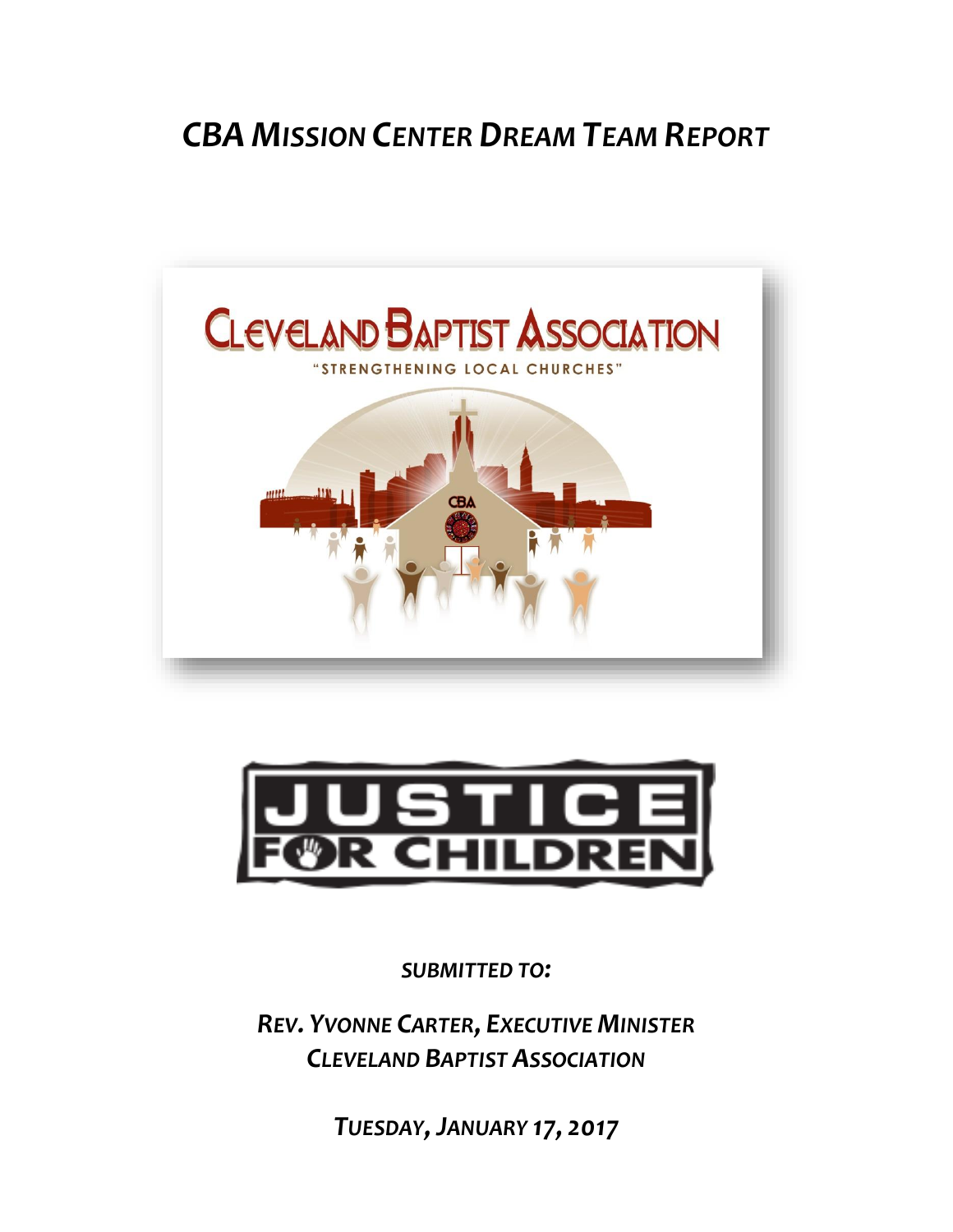## *CBA MISSION CENTER DREAM TEAM REPORT TUESDAY,JANUARY 17, 2017*

- **Task:** CBA Mission Center Dream Team was formed to consider a number of possibilities for our mission center as a place to assist students in the Greater Cleveland area under our effort to provide "Justice for Children."
- **Process**: Dream Team Members were given an opportunity to reflect on previous ideas or concepts that have been tried before at a number of different levels of success. Each Dream Team Member then dreamed of ideas and concepts for the CBA Mission Center. The team discussed a number of items in an effort to clarify, add or perhaps eliminate concepts, ideas or specifics. Finally, the team reviewed the possibilities and placed them into a category outline for easier review, clarity and implementation.

**CBA Mission Center:** A cooperative venture of CBA churches not to impact what other churches are doing. The mission center should feed into the local congregations and those congregations feed into the mission center.

### *CBA MISSION CENTER*

### *A Safe Place*

- I. Academic Support/Development
	- A. Arts: Music/Drama/Dance/Martial Arts
	- B. Technology Development/Opportunities
	- C. Reading/Mathematics
	- D. Measurable Academic Achievement
	- E. Skills Development: Oratorical, Debating
	- F. Academic Challenges and competitions
- II. Character Development/Values Clarification
	- A. Violence Prevention and Anti-Violence Development
	- B. Sexual Responsibility
	- C. Self-concept enhancement
	- D. Gender Identity (What does it mean to be a man/woman?)
	- E. Appreciation for Diversity
	- F. The meaning of ethics & morality
	- G. The proper response to bullying
	- H. Modeling Health Values
	- I. Rap Sessions (Process)
- III. Job Preparation Economics
	- A. Pre-vocational education
	- B. Pre-vocational exposure
	- C. Entrepreneurship Engagement Exposure
	- D. College Preparation
	- E. How to manage money
	- F. Job preparation and awareness (both through introducing individuals and introducing them to various occupations)
	- G. Internship opportunities among CBA professionals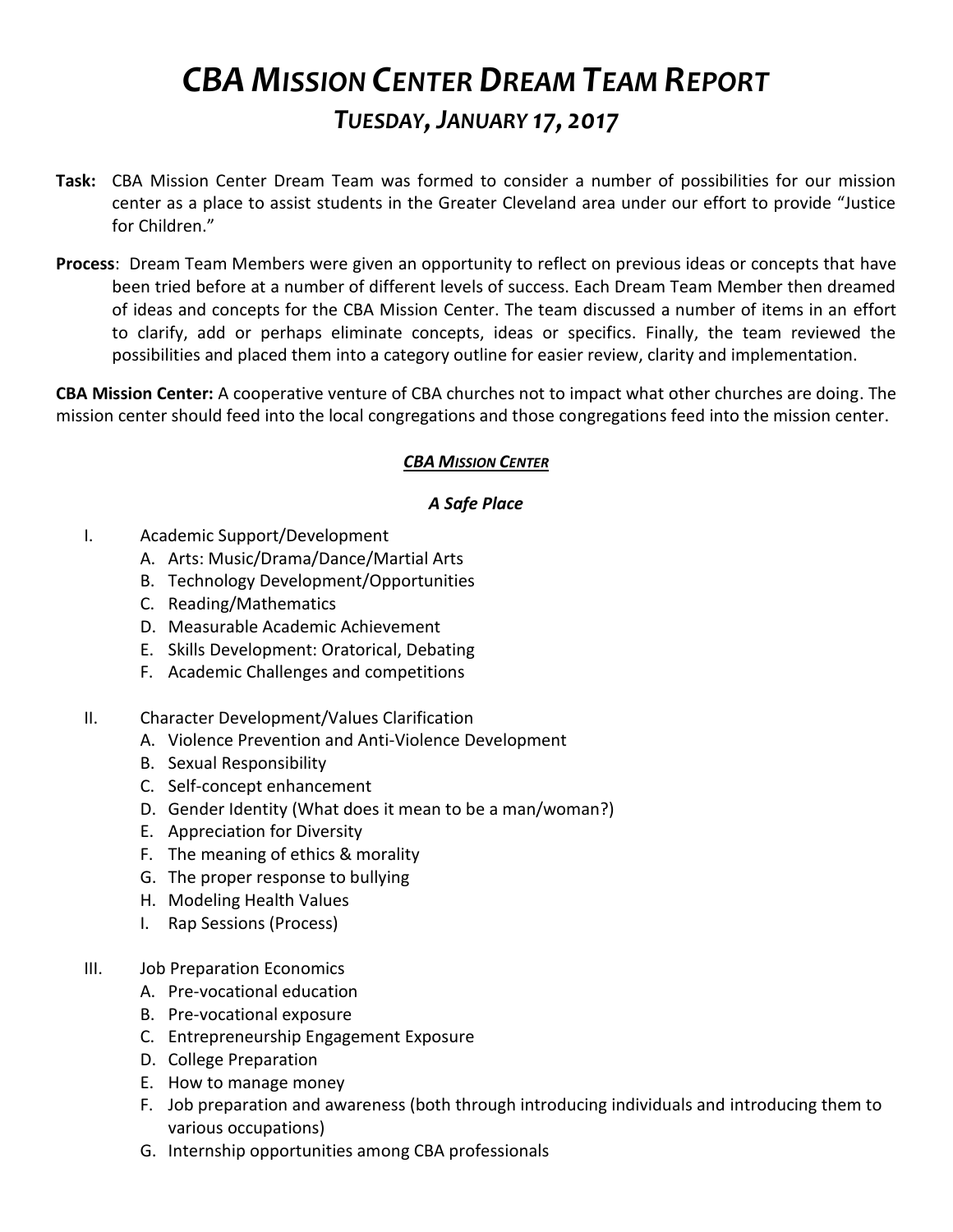- IV. Counseling/Peer Counseling
	- A. Workshops/Forums/Programs to enhance value (diversity/morality/college preparation)
	- B. Counseling
	- C. Peer Mediation
	- D. Anger Management
- V. Immediate Personal Needs
	- A. Food/Snacks
	- B. Hot Chocolate
	- C. Back pack
	- D. Homework Help/Tutoring
	- E. Caring Adults (who can serve as surrogates, encouragers men & women)
	- F. Ask-the-Pastor
	- G. Bible Tutoring
	- H. Books
	- I. Recreation (Chess/Video games)
	- J. Skilled Professionals (Nurses, Social Workers, Counselors)
- VI. Exposure/Community Service
	- A. Opportunities for community service projects
		- 1. Feeding the hungry
		- 2. Visiting the sick
		- 3. Reaching out to the homeless
		- 4. Visiting nursing homes/orphanages/shelters
		- 5. Cleaning up a neighborhood/school
	- B. Trips
		- 1. Cavaliers
		- 2. Indians
		- 3. Browns
		- 4. Monsters, etc.
	- C. Meeting professionals
- VII. Parent Engagement
	- A. Parenting Programming
	- B. Parental Training
	- C. Dress for Success
	- D. Parental Rap Session
	- E. Monthly Parental Session to introduce Mission Center
- VIII. Referral Source for Neighborhood Churches
	- A. Relationships with Schools as Referral Agents
	- B. Relationships with CBA Churches as Referral Agents
	- C. Relationships with agencies as Referral Agents

Educational Institutions  $\leftarrow$  Mission Center  $\rightarrow$  Local CBA Churches

*THE ARROW GOES BOTH WAYS*